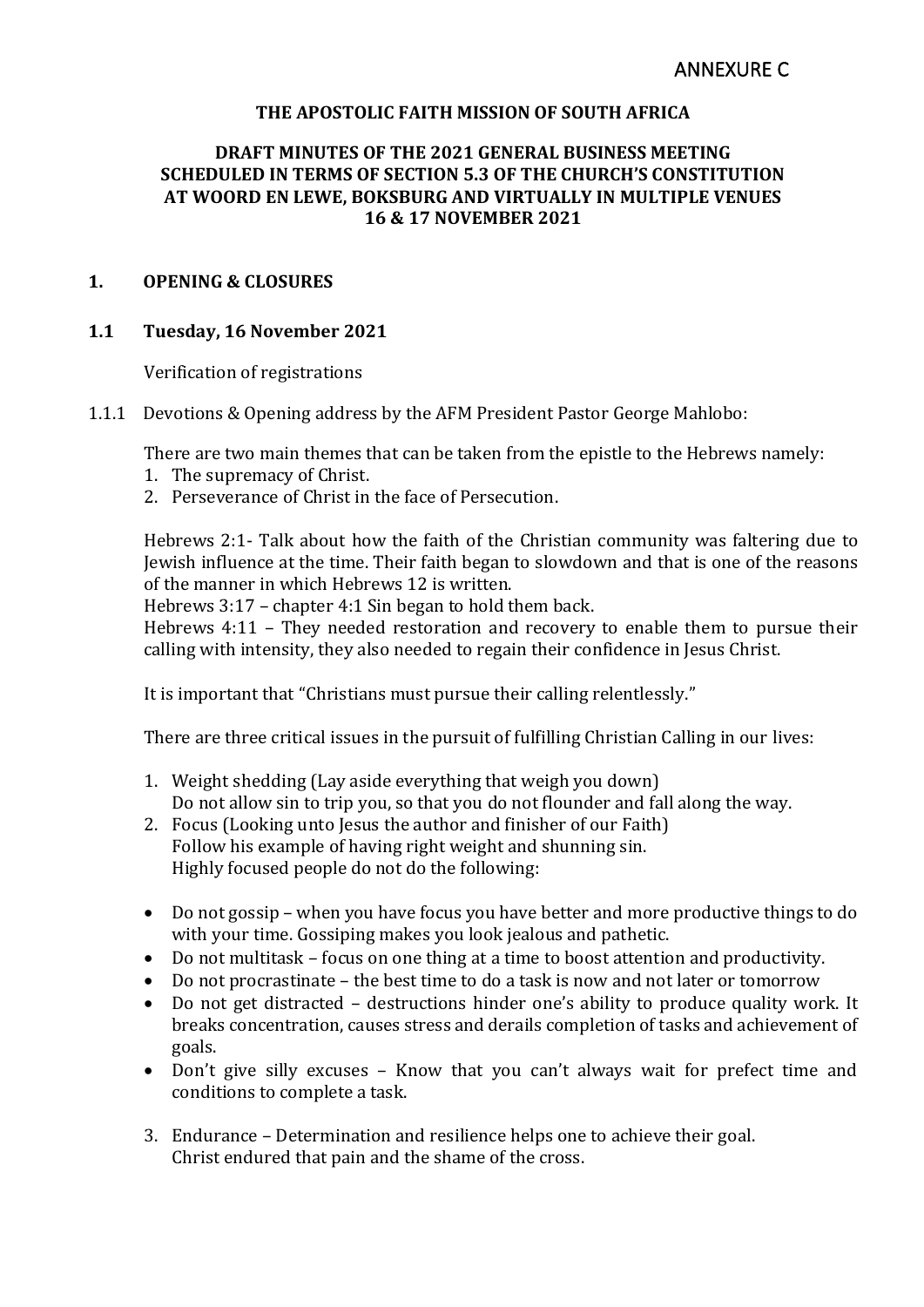A Tanzanian John Stephen Akhwari who participated in 1968 Summer Olympics in Mexico City, was badly hurt due to a fall during the marathon. Against all odds he continued to finish the race. Dr. Robert Clinton's research revealed that only 30% of leaders in the Bible finished well.

Dr. Dean Carlson mentioned three ways in which those that are called by the Lord finish: Some finish running, others finish walking and there are those who finish limping.

We must all do our best to finish well, in spite of challenges.

- 1.1.2 Adv. M.S. Tshabalala opened the meeting with prayer.
- 1.1.3 Past. M. Moatshe closed the meeting in prayer.

# **1.2 Tuesday, 17 November 2021 at 09h00 – 11h00**

1.2.1 Devotions by AFM Deputy President Dr. JJ Lapoorta.

He shared a word from 1 Samuel 8: 1-9

When Samuel grew old, he appointed his sons as Israel's leaders. The name of his firstborn was Joel and the name of his second was Abijah, and they served at Beersheba. Unfortunately, his sons did not follow his ways. They turned aside after dishonest gain and accepted bribes and perverted justice.

So, all the elders of Israel gathered and came to Samuel at Ramah. They said to him, "You are old, and your sons do not follow your ways; now appoint a king to lead us, such as all the other nations have."

But when they said, "Give us a king to lead us," this displeased Samuel. He prayed to the Lord and the Lord told him: Listen to all that the people are saying to you; it is not you they have rejected, but they have rejected me as their king. As they have done from the day I brought them up out of Egypt until this day, forsaking me and serving other gods, so they are doing to you. Now listen to them; but warn them solemnly and let them know what the king who will reign over them with might and will claim his rights.

Old age is not a punishment or a curse, it is a natural develop and phenomenon of life. Be objective in your decision making and not be clouded by favour.

The church has a role to play in the world to be salt of the earth, light of the world, to be bearers of truth and to do justice. Obey the voice and the choice of the people.

1.2.2 Past. P.J.H. De Witt opened the meeting in prayer.

# **2. CONSTITUTION OF THE MEETING**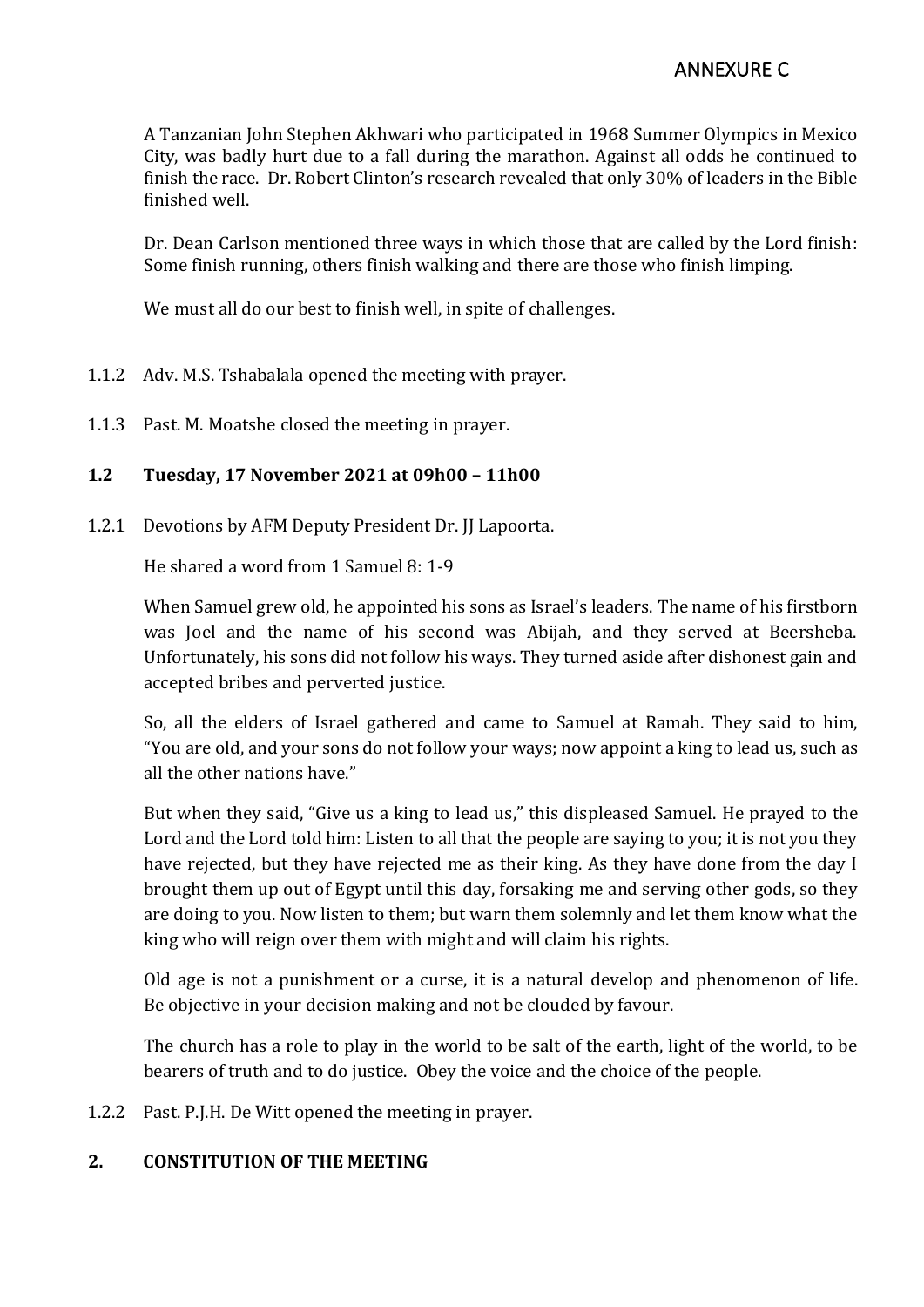# **2.1 Delegates in terms of Section 5.4 of the constitution of the AFM of SA**

# **2.1.1 Resolution GBM 001/2021**

That the AFM of SA 2021 General Business meeting be constituted on the bases of attendance of 930 *assemblies, 54.2% of quorum* and 1755 members.

That the 2021 GBM be declared duly convened in terms of Sections 4.3; 5.4 and 6.1 of the church's constitution inclusive of the information stated on paragraph 3 – 3.2 of the agenda:

Proposer: Past. B. Petersen Seconder Past. M.M. Shingange Vote: General Acceptance (GA)

- 2.1.2 4 National Office Bearers
- Pastor MG Mahlobo (President and Chairperson
- Dr JJ La Poorta (Deputy President and Vice-Chairperson)
- Dr HJ Weideman (General Secretary)
- Pastor B Petersen (General Treasurer)
- 2.1.3 Pastors and *1977* delegates in attendance from **1022** local Assemblies
- 2.1.4 **55** members of the National Leadership Forum (NLF)
- 2.1.5 *4* members of Standing Committees (excluding NOB and NLF members)

### **2.2 Observers:**

That the observers are the people assisting with counting the votes and the scrutiny committee.

### **2.3 Apologies**

That the following apologies be recorded:

- 2.3.1 Pastors: J.J. Muller from Gansbaai, Blompark.
- 2.3.2 Assemblies: -

| Proposer: | Dr. H.J. Weideman       |
|-----------|-------------------------|
| Seconder: | Past. K.J. Mathe        |
| Vote:     | General Acceptance (GA) |

### **3. REGISTRATION AND MEETING ARRANGEMENTS**

- **3.1 Time schedule**
- **3.1.1 Tuesday, 16 November 2021**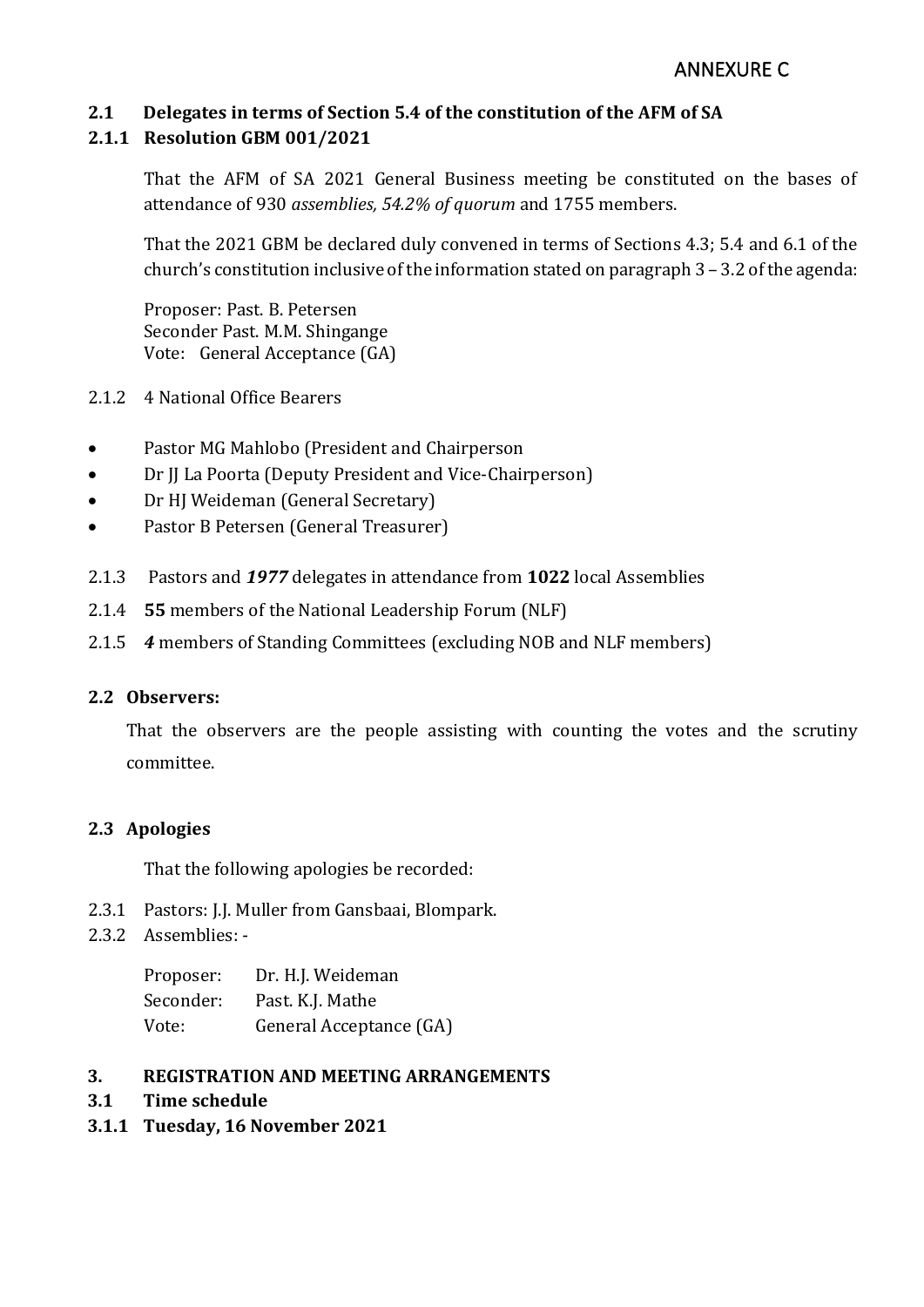# ANNEXURE C

| 3.1.2 Wednesday, 17 November 2016 |                |
|-----------------------------------|----------------|
| Closure                           | 16h00          |
| General Business meeting (GBM)    | 13h30 to 16h00 |
| Lunch break                       | 12h30 to 13h30 |
| General Business meeting (GBM)    | 10h30 to 12h30 |
| Devotion & Opening address        | 10h00 to 10h30 |
| Registrations                     | 08h00 to 10h00 |

| Devotions by the Deputy President | 09:00 to 09:30 |
|-----------------------------------|----------------|
| Agenda                            | 09h30 to 12h30 |
| Lunch                             | 12h30 to 13h30 |
| Agenda                            | 13h30 to 16h30 |
| Closure                           | 16h30          |

# **3.2 Time allocation per speaker per subject**

| Per subject           | $30 \text{ min}$       |
|-----------------------|------------------------|
| Proposer of motion -  | $05 \text{ min}$       |
| Speaker per subject - | $03 \text{ min}$       |
| Reply per subject     | $04 \text{ min}$       |
| Additional time       | per special resolution |

# **3.3 Appointment of Minute keepers; Timekeepers and Panel to regulate sequence of speakers.**

# **3.3.1 Resolution GBM 002/2021**

#### 3.3.2 Minute Keepers

- Tsholo Moraka
- Past. G. Thompson

# 3.3.3 Timekeepers and Panel to regulate sequence of speakers

- Past. B.G. Mema
- Past. J.J. van Zyl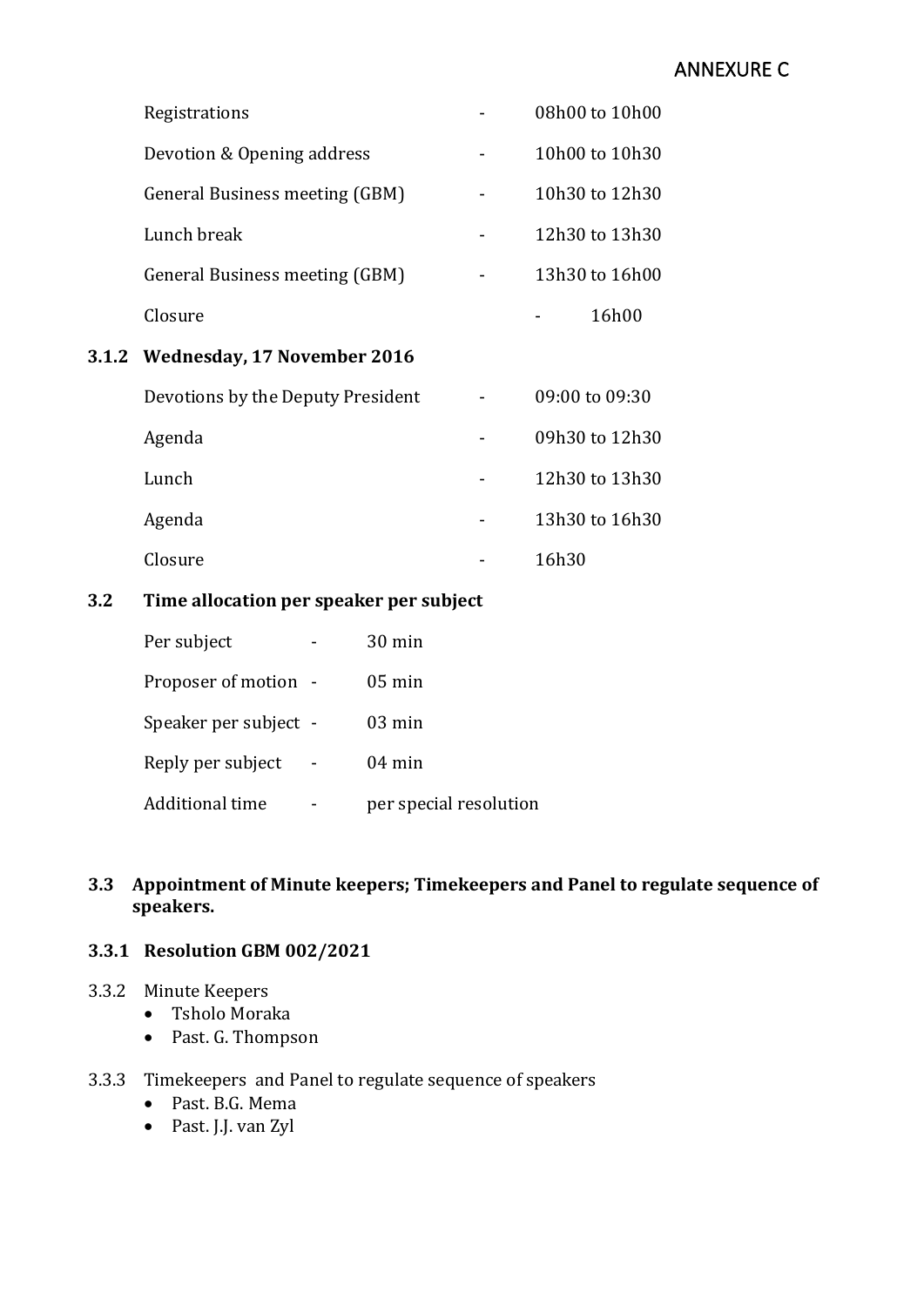Proposer: Br. Barry Momberg Seconder: Br. Salvation Nzutha Vote: GA

### 3.3.4 That Rev. Frank Chikane be appointed as chief electoral officer.

# **3.3.4.1 Resolution GBM 003/2021**

Proposer: Dr. J.J. Lapoorta Seconder: Adv. M.S. Tshabalala Vote: GA

3.3.5 That the meeting accepts the following chief electoral officer's assistants: The venue coordinators (NLF members), chief counting officers from 19 GBM venues and their assistants namely:

# **3.3.5.1 Resolution GBM 004/2021**

Proposer: Dr HJ Weideman Seconder: Past P Douglas Henry Vote: GA

|    |                           | <b>VENUE COORDINATORS</b> | <b>CHIEF COUNTING OFFICERS</b> |
|----|---------------------------|---------------------------|--------------------------------|
|    |                           |                           |                                |
| 1. | <b>WOORD EN LEWE</b>      | Past. B.G Mema            | Raymond Nell                   |
|    |                           | Past. J.J. van Zyl        | <b>Bjorn Uys</b>               |
| 2. | DOXA MOOT                 | Past. Sydney Sejeng       | Harm du Plessis                |
|    |                           | Dr. Thomas Swift          | Past. Joseph Mthombeni         |
| 3. | <b>WATERKLOOF</b>         | Dr. Johan Serfontein      | Anette Serfontein              |
|    |                           | Past. Johan Steyn         | Francois de Beer               |
| 4. | PAARL PROTEA              | Past. Deon de Koker       | Irma van Schalkwyk             |
|    |                           | Past. Arnoldus Fuchs      |                                |
| 5. | <b>MOSSEL BAY</b>         | Past. Leon Prinsloo       | Liticia Freeman                |
|    |                           | Past. Johannes Izaks      | Elrene de Koker                |
| 6. | <b>JOHANNESBURG</b>       | Past. Nimrod Kekana       | <b>Cobus Scheepers</b>         |
|    | <b>WELTEVREDEN PARK</b>   | Dr. Ina Smit              |                                |
| 7. | <b>DURBAN 1 WESTCLIFF</b> | Past. Phelelani Ngcobo    | <b>Greg Daniels</b>            |
|    |                           | Past. Siva Pillay         |                                |
| 8. | <b>DURBAN 2 MARGATE</b>   | Past. Tembalihle Msweli   | Lilitha Marawu                 |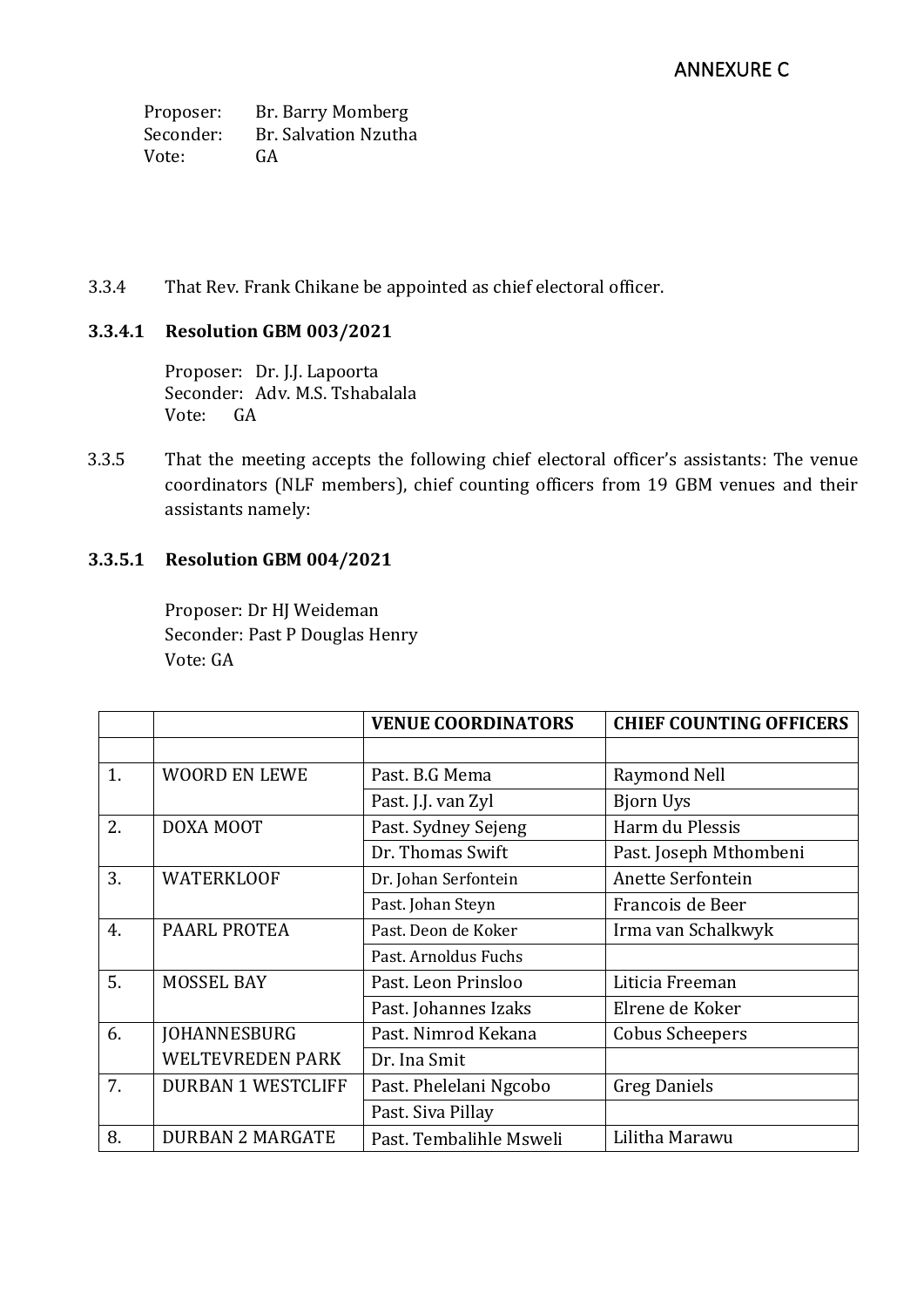# ANNEXURE C

|     |                           | Past. Lindela Mjungula  | Mthobisi Cenga      |
|-----|---------------------------|-------------------------|---------------------|
|     |                           |                         |                     |
| 9.  | <b>DURBAN 3</b>           | Past. Vincent Makhanya  | Gerhard Le Roux     |
|     | AMANZIMTOTI               | Past. Tyrone Goliath    |                     |
| 10. | <b>DURBAN 4 TONGAAT</b>   | Past, Ezrom Mbonambi    | Mbongiseni Ndwandwe |
|     |                           | Past. Thomas Tembe      |                     |
| 11. | <b>DESPATCH</b>           | Past. Johannes Welskit  | Jacob Keuler        |
|     |                           | Past. Sandisile Mahashe |                     |
| 12. | <b>EAST LONDON</b>        | Past. Mawande Mnotoza   | Andisiwe Bongo      |
|     |                           | Past. Fezile Poswayo    |                     |
| 13. | <b>DOXA BLOEMFONTEIN</b>  | Past. Deon Bosch        | Tumi Mokhokho       |
|     |                           | Past. Bongani Mashobane |                     |
| 14. | <b>KLERKSDORP OASE</b>    | Past. Johan Roux        | Elizna Swanepoel    |
|     |                           | Past. Leon Crause       |                     |
| 15. | <b>FAMILIA DEI</b>        | Past. Victor Sibiya     | Dr. Peter Mhlabane  |
|     | MIDDELBURG                | Past. Mandla Mlangeni   |                     |
| 16. | <b>TABERNA DEI OOS</b>    | Past, Lazarus Chauke    | Ellon Mushwana      |
|     |                           | Past. Freddie Steenkamp |                     |
| 17. | <b>KURUMAN</b>            | Past. Iehn Phillander   | Ronald Griqua       |
|     |                           | Past. Ruben Crow        |                     |
| 18. | <b>POLOKWANE 2</b>        | Past. Reginald Tsie     | Samuel Mudau        |
|     | <b>TADERNA DEI MOEDER</b> | Past. Jacob Tshikomba   |                     |
| 19. | GOODWOOD                  | Past. Errol Le Roux     | Henry Strydom       |
|     |                           | Past. Jeremy Josias     |                     |
|     |                           | Past. Trevor Herbert    |                     |

| <b>Counting officers</b> |                         |                                |                         |
|--------------------------|-------------------------|--------------------------------|-------------------------|
| <b>WOORD EN LEWE</b>     | <b>DURBAN 2 MARGATE</b> | <b>DURBAN 3</b><br>AMANZIMTOTI | <b>DURBAN 4 TONGAAT</b> |
| Akheem Waqar             | Mahlanheme Vange        | Anna Gwacela                   | Raymond Ngcobo          |
| Amanda Erasmus           | Lubabalo Mdinyane       | Sthabiso Nzimande              | Sebenzile Mthiyane      |
| Bryan Pollen             | Anelisa Mbangata        |                                | Zandile Ntuli           |
| Dawid Lamprecht          | Ngcizwa Luyanda         |                                | Thabisile Shangase      |
| Elna Van Wyk             | Sibusiso Nota           |                                | Jonathan Mosiah         |
| <b>Gerhard Dalton</b>    | Mthobisi Cenga          |                                | <b>Clinton Paul</b>     |
| Joe Langerman            | Mfanufikile Mnga        |                                | <b>Sharon Pillay</b>    |
| Johan Olivier            | Zonke Ngalo             |                                |                         |
| Karien Keeve             |                         |                                |                         |
| Leon Van Vuuren          | <b>KLERKSDORP OASE</b>  | <b>GOODWOOD</b>                | <b>KURUMAN</b>          |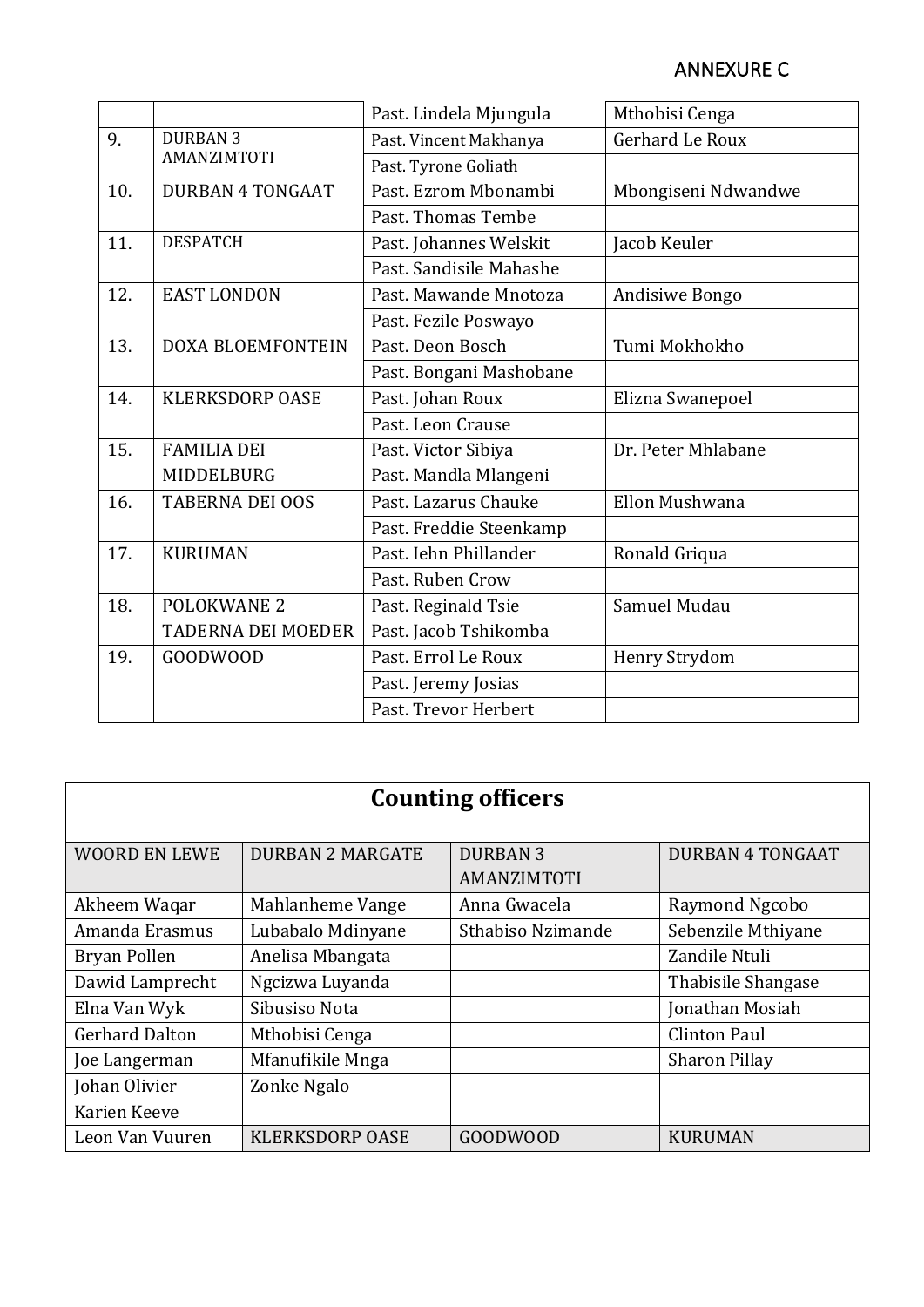| <b>Leonard Ruck</b>     | Jayden Webster       | Mirriam Basson           | Maggie Willemse       |
|-------------------------|----------------------|--------------------------|-----------------------|
| Morné Kruger            | Danie Bloem          | Ntombelanga Manini       | Elvira Van Wyk        |
| Raymond Nell            | Zeldean Smit         | Roché Robarts            | Mella Goliath         |
| Björn Uys               | Sandra Fourie        | Nosipho Mbuku            | <b>Ingrid Basson</b>  |
| Sarisa Melville         | Annelize de Koker    | <b>Bruce Basson</b>      | Nedien Andrews        |
|                         | Danté de Koker       | Dawid Combrinck          | Christopher Grobler   |
|                         | Francois de Koker    | Rudolph Claassen         |                       |
|                         | Jacques Bezuidenhout | <b>Brad Espin</b>        |                       |
|                         | Michael Karsten      |                          |                       |
|                         |                      | <b>Counting officers</b> |                       |
|                         |                      |                          |                       |
| <b>DESPATCH</b>         | <b>EAST LONDON</b>   | DOXA MOOT                | <b>DURBAN1</b>        |
|                         |                      |                          | <b>WESTCLIFF</b>      |
| <b>Terrence Faltein</b> | Siphelele Funzela    | Hans Mitchell            | <b>Elaine Moodley</b> |
| Anita Howley            | Qhama Kula           | <b>JD</b> Mostert        | Claude Thavarayan     |
|                         | Yolisa Skhomo Mhlobo |                          | Sanele Zuma           |
| Hildegardt Fouché       |                      | Isaac Mahlangu           |                       |
| Anna Jansen<br>van      | Sandile Khwenkwe     | Lee Mathabe              | Thakazelelani Mhlanga |
| Vuuren                  |                      |                          |                       |
| Jeff Isaacs             | Zintle Mgozi         | N Patsanza               | Tehilla Doorasamy     |
| Reginald Nel            | Andiswa Ntshinka     | Sonja Smuts              | Leigh Doorasamy       |
| Heinrich Boshoff        | Agnes Ntutu          | Herman Hoffman           | Justin Pillay         |
| Matemba Wiseman         | Tiaan Van Wyk        |                          |                       |
| Makabane                |                      |                          |                       |
| PAARL PROTEA            | <b>MOSSEL BAY</b>    | <b>JOHANNESBURG</b>      | <b>WATERKLOOF</b>     |
|                         |                      | <b>WELTEVREDEN PARK</b>  |                       |
| Amanda Schreve          | <b>Sydney Titus</b>  | Ferdinand                | Francois De Beer      |
|                         |                      | Bezuidenhout             |                       |
| Xavier Hekswa           | Howard Sijaji        |                          |                       |
| Dennis<br>Past.         | Verdelia Keys        |                          |                       |
| Koopman                 |                      |                          |                       |
| Alicia Fortein          | Anthea Joseph        |                          |                       |
| Adri van Zyl            |                      |                          |                       |

# **4. APPROVAL OF THE AGENDA**

# **4.1 Resolution GBM 005/2021**

That the agenda of the 2021 General Business Meeting be approved.

Proposer: Past. Johannes van As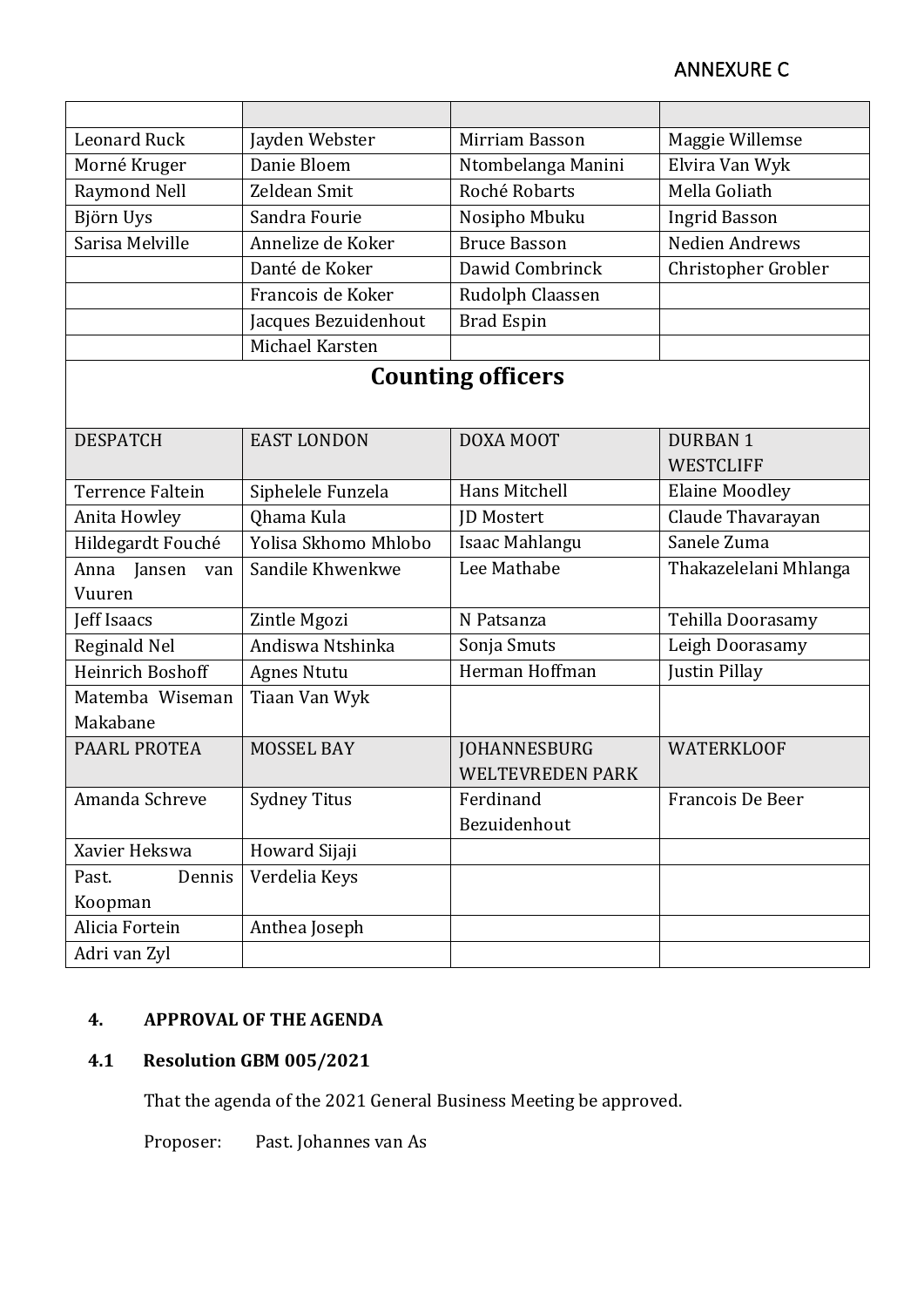Seconder: Past. Bongiwe Naile Vote: GA

# **5. ELECTIONS OF NATIONAL OFFICE BEARERS**

# **5.1. President of the AFM of SA**

# 5.1.1. **Nomination**

Dr. HJ Weideman received 1090 Past. B Petersen received 692

# **5.1.2. 1st Round Vote:**

Dr. HJ Weideman was elected as The President of The AFM of SA Dr. HJ Weideman- 1168 = 66.51% Past. B Petersen- 588 = 33.58%

# **5.2. Deputy President of AFM of SA**

# **5.2.1. Nomination:**

Past. B. Petersen received 821 = 48.15% Past. P. Thamage received 453= 26.56% Past. P.L. Tholwana received 333= 19.53%

### **5.2.2. 1st Round Vote:**

Past. B. Petersen was elected as Deputy President of the AFM of SA Past. B. Petersen received 903= 55.74% Past. P. Thamage received 415= 25.61% Past. P.L. Tholwana received 302= 18.64%

# **5.3**. **CONTINUATION OF THE ELECTION ON WEDNESDAY**

### **5.3.1 Continuation**

# **5.3.1.1 Resolution GBM 006/2021**

That the election process be continued with on the following day-Wednesday. Proposer: Dr. H.J. Weideman Seconder: Past. B. Petersen Vote: GA

### 5.3.2 Attendance of 903 assemblies and 1681 delegates.

The Chief electoral officer Rev. Frank Chikane opened with the prayer of the apostles: "Lord, you know everyone's heart, show us which of those who are nominated or those we have to nominate, you have chosen."

### **5.4. General Secretary**

**5.4.1. Nomination**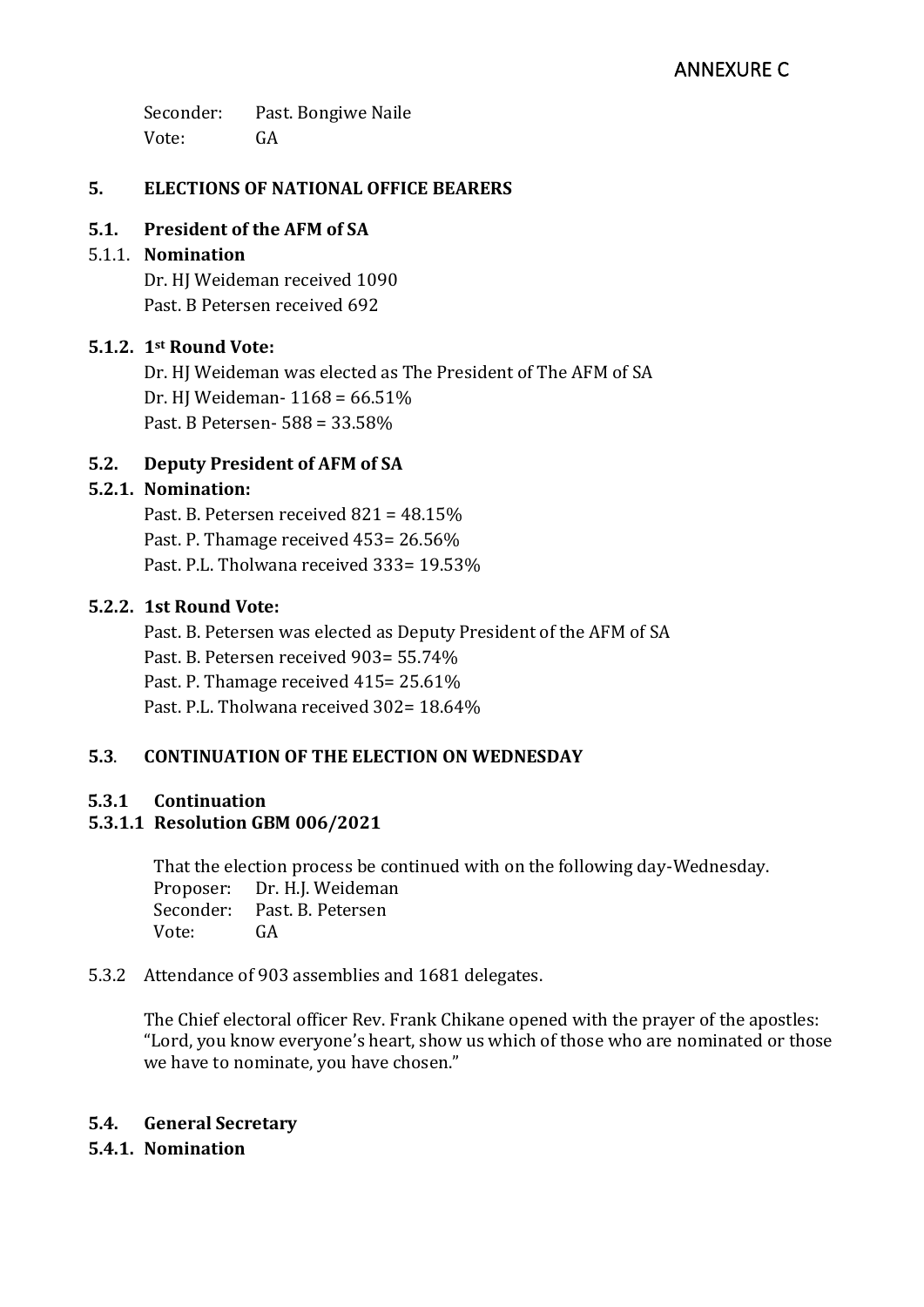Past. M.S. Khumalo 342= 21.67% Past. P. Thamage 292 = 18.50% Past. P.L. Tholwana 197 = 12.48% Past. D. Muller 182 = 11.53%

# **5.4.2. 1st Round Vote:**

Past. M.S. Khumalo 549= 34.26% Past. P. Thamage 415 = 25.90% Past. D. Muller 394 = 24.59% Past. P.L. Tholwana = 15.23%

# **5.4.3. 2nd Round Vote:**

Past. M.S. Khumalo 651 = 43.34% Past. P. Thamage 435 = 28.96% Past. D. Muller 416 = 27.69%

# **5.4.4 3rd Round Vote:**

Past. M.S. Khumalo was elected as The General Secretary of the AFM of SA Past. M.S. Khumalo 907 = 58.66% Past. P. Thamage 639 = 41.33%

# **5.5. General Treasurer**

# **5.5.1. Nomination**

Past. R.J. Coertzen was elected as The General Treasurer of The AFM of SA Past. R.J. Coertzen received 1028 votes = 72.39%

# **6.** APPROVAL OF THE MINUTES OF THE 2018 GENERAL BUSINESS MEETING (APPENDIX A): **PAGES 1-12**

# **6.1 Resolution GBM 007/2021**

That the minutes of the 2018 General Business Meeting as circularised be accepted.

| Proposer: | Past L.M. Zotho           |
|-----------|---------------------------|
| Seconded: | Past. S.S. Makaudi        |
| Vote:     | <b>Generally Accepted</b> |

# **7. MATTERS ARISING FROM THE MINUTES**

There are no matter arising from the agenda.

# **8. PRESIDENT'S REPORT: (APPENDIX B): PAGES 13 – 16**

# **8.1 Resolution GBM 008/2021**

That report of the President be approved as tabled.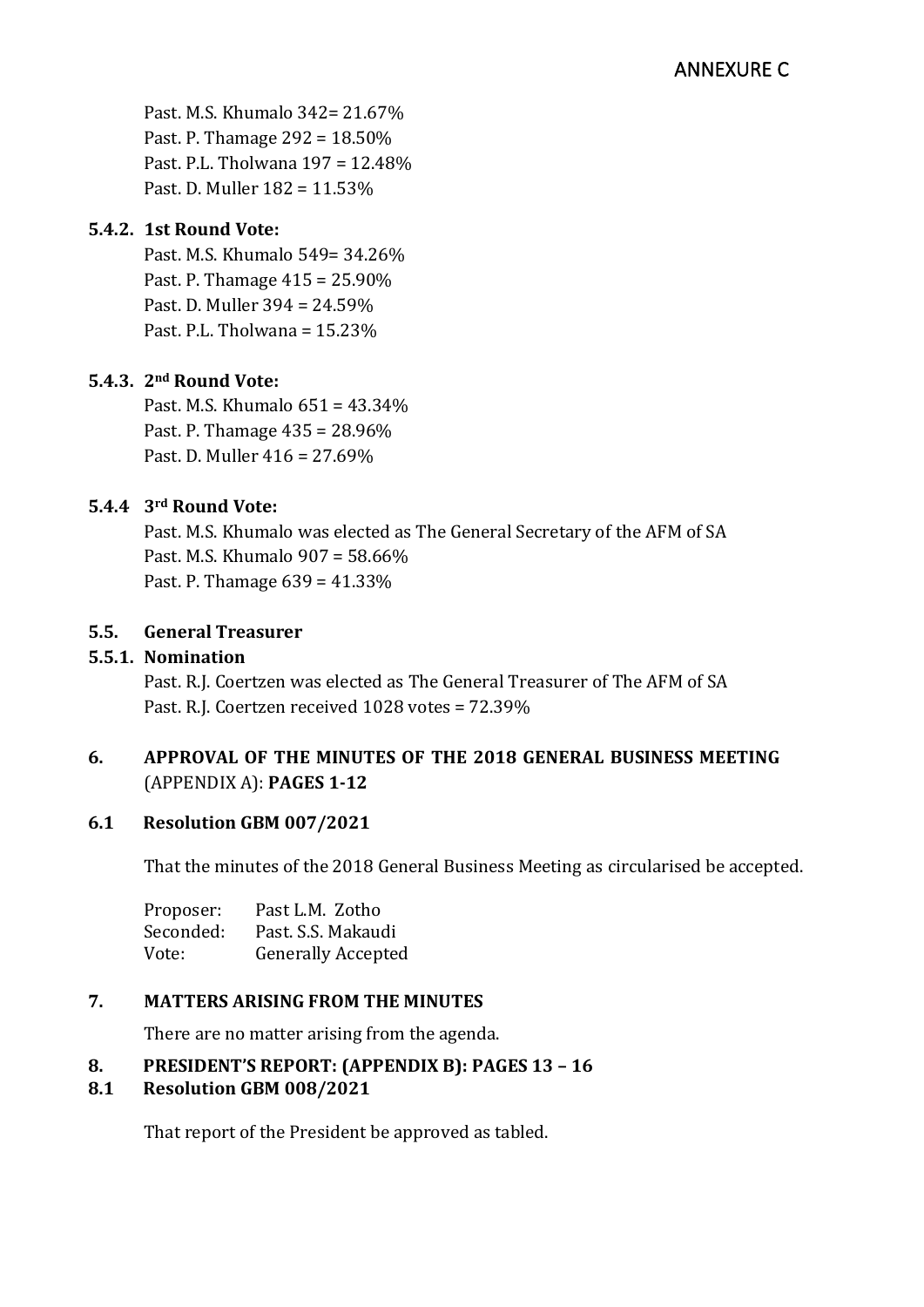# ANNEXURE C

Proposer: Past. K.J. Mathe Seconder: Past. R.J. Coertzen Vote: Generally Accepted

Pastor Jonathan Naidoo proposed a motion of appreciation to Past. MG Mahlobo, for his wise seasoned and spirit filled leadership. It was generally accepted.

# **9. CONSTITUTIONAL AMENDMENTS APPENDIX (C): PAGE 17**

# **9.1 Resolution GBM 009/2021**

That the constitutional amendment in point A.8.4.1 of Appendix 10, Chapter 8, Holiday Leave be accepted to read as follows:

• Holiday leave for a pastor will be calculated as follows from the date of effective *employment after ordination and first call:*

18 of 19 voting locations sent the final vote. The amendment was accepted with a 71.8% majority.

Proposer: Dr. H.J. Weideman Seconder: Past. T. Faltein Vote: 1551 in favour out of 1977 delegates

# **10. GENERAL SECRETARY'S REPORT: APPENDIX (D): PAGES 18 – 36**

# **10.1 Resolution GBM 010/2021**

That report of the General Secretary be accepted inclusive of the following documents

- Initiation Schools & Ceremonies: Appendix (Di): Page 38 41
- The use & Abuse of Titles in the AFM of SA:  $\overline{A}$  Appendix (Dii): Page 42 48
- Proposal on AFM Foreign Mission policy: Appendix (Diii): Page 49 52
- 
- Policy on Assembly Leaders Appendix (Div): Page 53 55

And subject to the following changes:

That in point 6.1.1 the mount of *R240.00.00* be amended to read as *R24 000.00.* That the numbering from 6.2.1.2 be corrected to fall in chronological sequence.

| Proposer: | Past. J. Rauwane          |
|-----------|---------------------------|
| Seconder: | Past. M.A Khoza           |
| Vote:     | <b>Generally Accepted</b> |

### **11. MOTION OF THANKS**

Motion of thanks to Past F Chikane and scrutineers.

### **11.1 Resolution GBM 011/2021**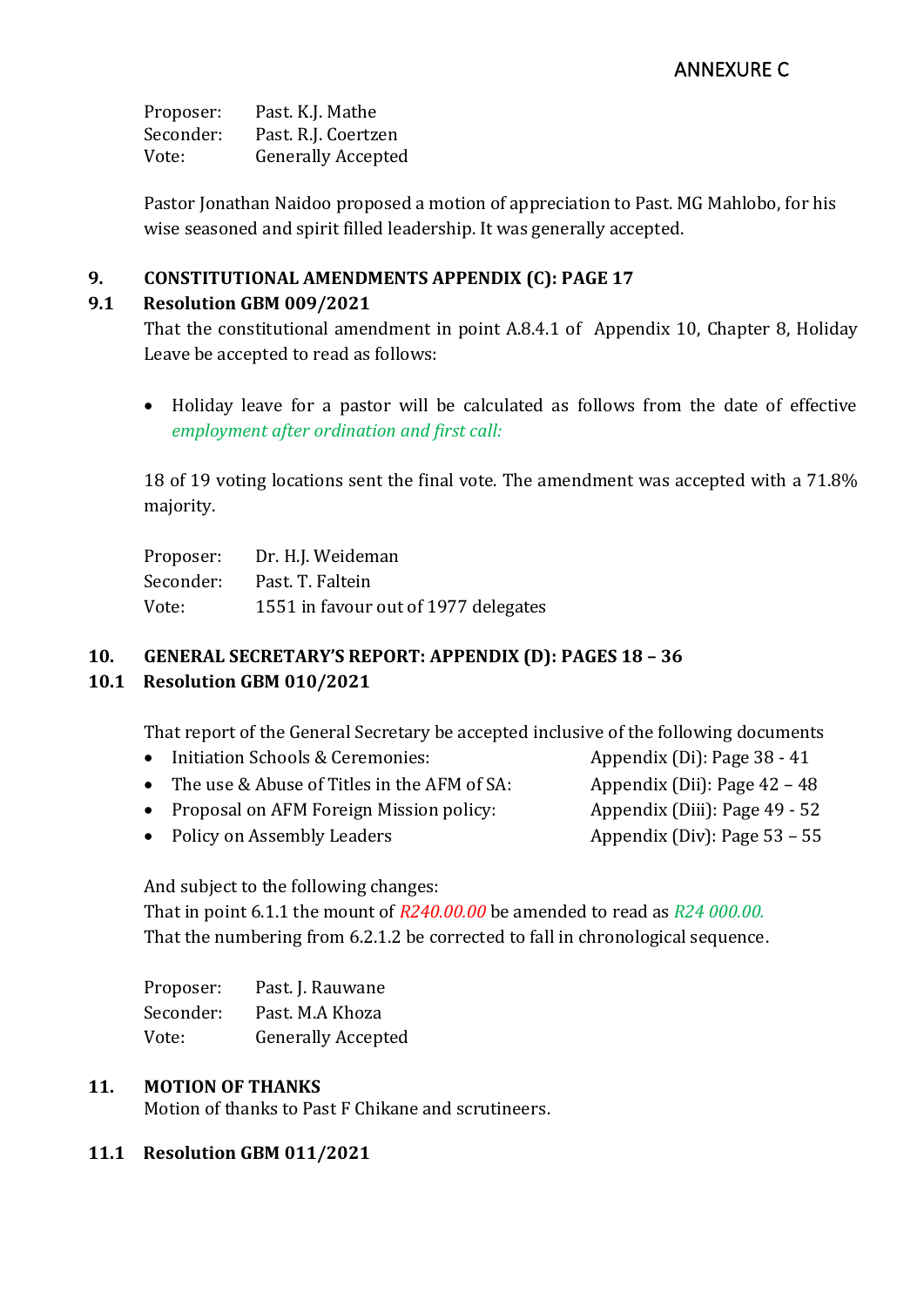That the deepest appreciation of the 2021 GBM be expressed to the Chief electoral Officer, Rev. Frank Chikane together with those that were assisting him in the various venues as well as the counting officers and the scrutiny committee for the way in which they conducted these elections.

Proposer: Dr. H.J. Weideman Seconder: Past. M. Brookes Vote: GA

#### **11.2 Induction of the new Office Bearers**

The meeting noted that the induction of the newly elected National Office Bearers will take place on Tuesday 30 November 2021, 19h00 at Doxa Deo Mid-Stream campus.

#### **12. REPORT: THE GENERAL TREASURER:** APPENDIX E-E(ii) Page 53 – 104

#### **12.1 Approval**

#### **12.1.1 Resolution GBM 012/2021**

That the report of the General Treasurer be approved as tabled.

| Proposer: | Past J.L. Muller      |
|-----------|-----------------------|
| Seconder: | Past. Ruan Lambrechts |
| Vote:     | GA                    |

#### **12.1.2 Resolution GBM 013/2021**

That the NLF establish a commission to creatively identify all people in the AFM who are called to the ministry and identify ways to enable them to be equipped to do so for the church.

| Proposer: | Past. P. Douglas Henry    |
|-----------|---------------------------|
| Seconder: | Past. Morné Spies         |
| Vote:     | For: 942 and Against: 281 |

#### **13. OTHER REPORTS**

#### **13.1 DEPARTMENTS: APPENDIX F**

#### **13.1.1 Executive Welfare Department:** Appendix F (i-ii): Page 105 - 140

### **13.1.1.1 Resolution GBM 014/2021**

That the report of the National Executive Welfare Council be approved as tabled.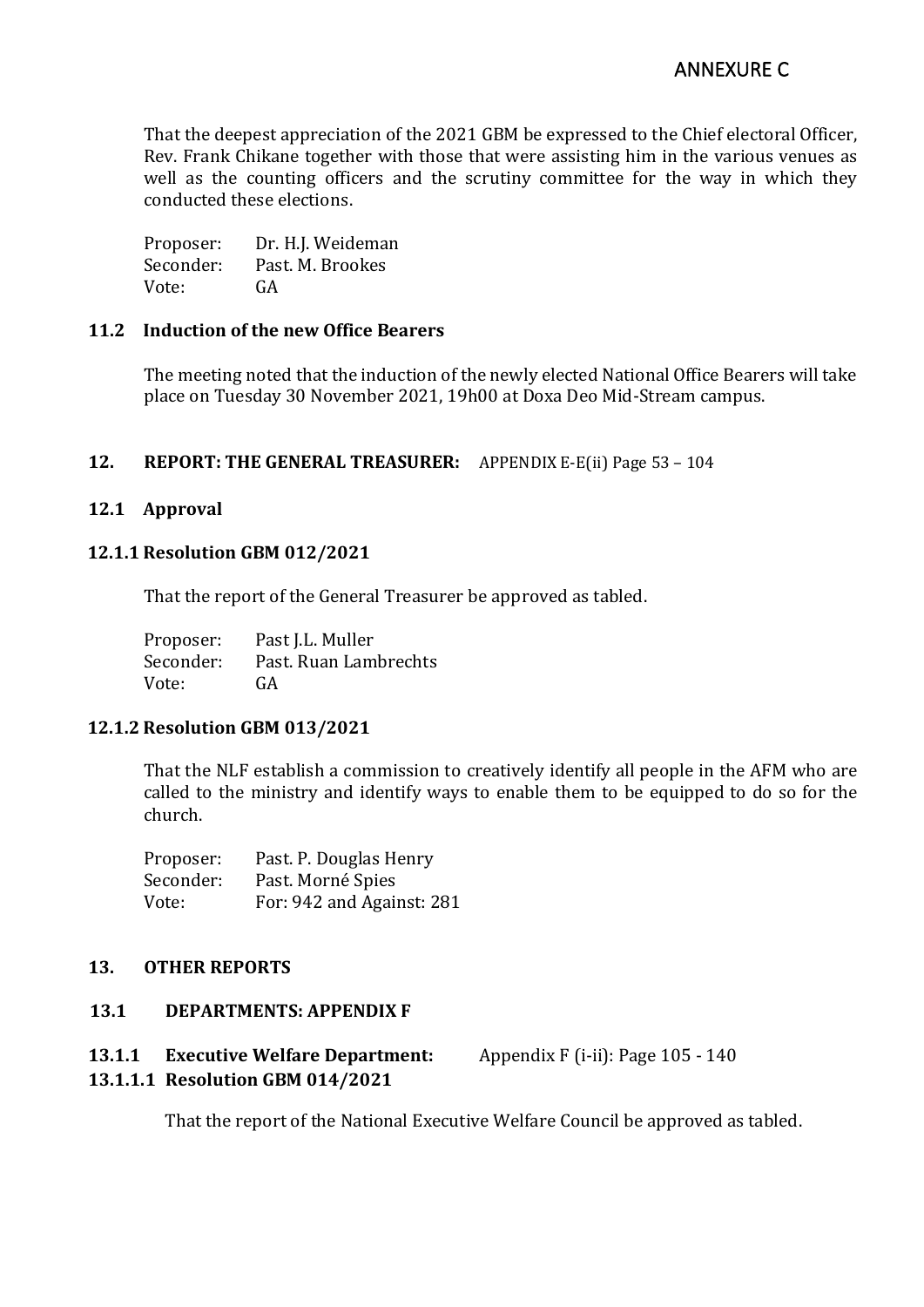Proposer: Past. M. Brookes Seconder: Mrs. J. Mahlobo Vote: GA

### **13.1.1.2 Resolution GBM 015/2021**

That a motion of thanks and praise be taken, first to our Lord Jesus Christ for the miraculous way He helped and saved our Welfare department and secondly in recognition that God works through people. We give thanks to the Board of the Welfare Department of the last three years for the great work that have done.

Proposer: Past. Ronnie Barnard Seconder: Past. Basil Panayi Vote: GA

#### **13.1.2 National Children's Department:** Appendix G(i)-G(ii)b: Page 141 – 164 **13.1.2.1 Resolution GBM 016/2021**

That the report of the National Children's Department be approved as tabled including a motion of condolence to the National Childrens ministry department's personnel who passed on.

Proposer: Past. M.J. Rauwane Seconder: Past G.S. Lapoorta Vote: GA

### **13.1.3 National Youth Department:** Appendix H(i) Page 165 – 210 **13.1.3.1 Resolution GBM 017/2021**

That the report of the National Youth Department be approved as tabled.

Proposer: Past. I.M. Mmolotsane Seconder: Br. Zuko Zotho Vote: GA

#### **13.1.4 National Men's Fellowship:** Appendix I(i)-I(ii)b Page 211- 247 **13.1.4.1 Resolution GBM 018/2021**

That the report of the National Men's Fellowship Department be approved as tabled

Proposer: Past. I.M. Mmolotsane Seconder: Past. M.M. Shingange Vote: GA

### **13.1.5 National Sisters Fellowship:** Appendix J(i) - J(ii)b: Page248 – 301 **13.1.5.1 Resolution GBM 019/2021**

That the report of the National Sisters Department be approved as tabled.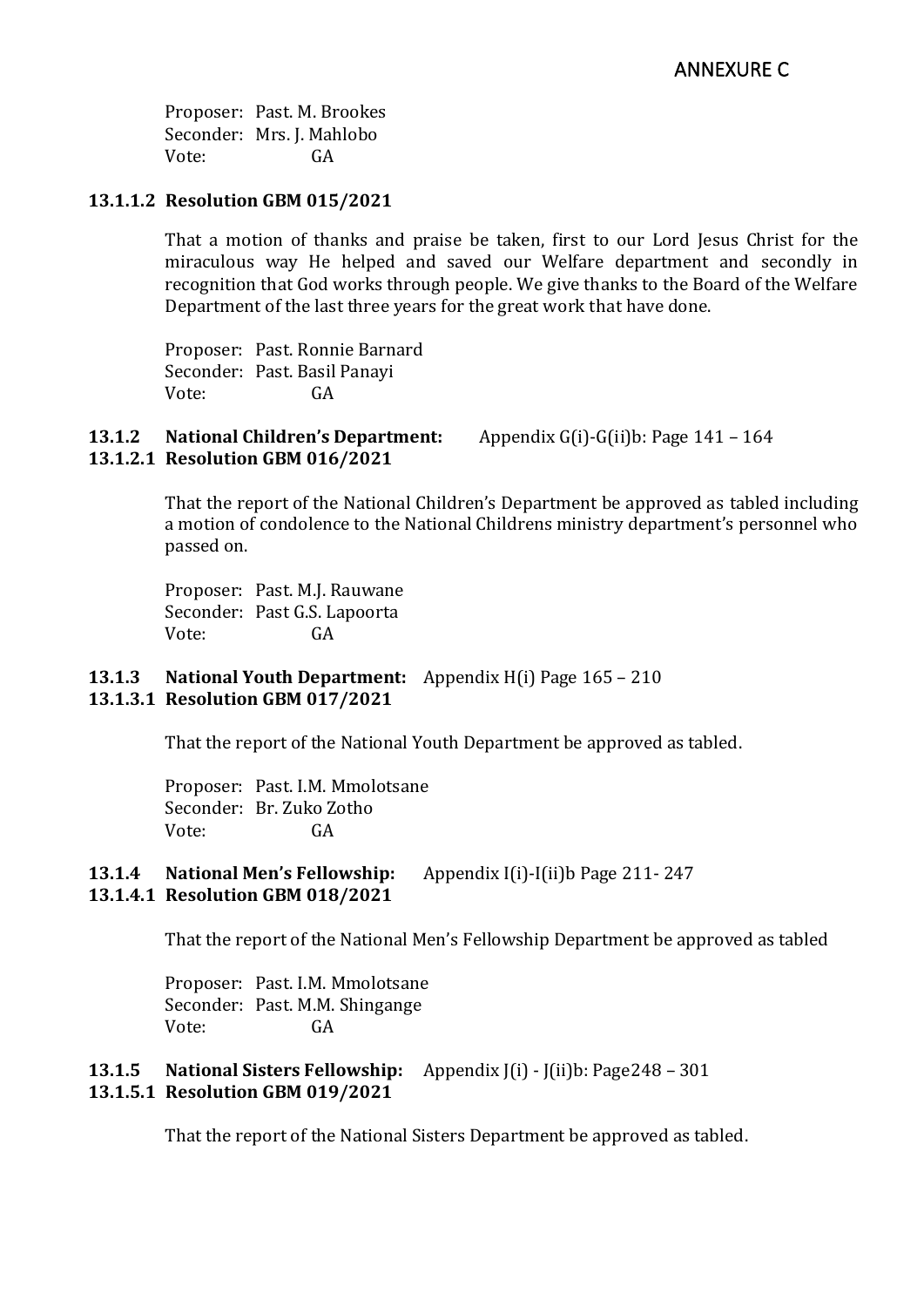Proposer: Dr. J.J. Lapoorta Seconder: Past. J. van As Vote: GA

### **13.1.6 Education and Training Department:** Appendix K(i)-K(ii): Page 302 - 323 **13.1.6.1 Resolution GBM 020/2021**

That the report of the Education and Training Department be approved as tabled.

Proposer: Past. B. Petersen Seconder: Past. M. Brookes Vote: GA

**13.2 The chairperson ruled that in view of the meeting time running late, the following reports be considered read and the report of the AFM International be referred to the NLF.**

| 13.2.1 THE BIBLE SOCIETY REPORT:                                                                                                                         | Appendix L: Page 324 – 330                                        |
|----------------------------------------------------------------------------------------------------------------------------------------------------------|-------------------------------------------------------------------|
| 13.2.2 DEAF FRIENDLY:                                                                                                                                    | Appendix M: Page 331 - 334                                        |
| 13.2.3 CHAPLAINCY REPORT:                                                                                                                                | Appendix N: Page 335 - 337                                        |
| Department of Correctional Services<br>South African National Defence Force (SANDF) Appendix N(ii) Page 340 - 341<br>South African Police Service (SAPS) | Appendix $N(i)$ : Page 338-339<br>Appendix N(iii): Page 342 - 344 |

# **14. MOTION OF CONDOLENCES: APPENDIX D PAGES 30-35**

### **14.1 Resolution GBM 021/2021**

That a motion of condolences be accepted to the bereaved families of the pastors and pastors' spouses who passed away between the period of August 2018 to end of July 2021: That the names of pastors and pastors' spouses who passed on from 01 August 2021 will be reflected in the 2022 GBM report of the General Secretary.

| Proposer: | Dr. H.J. Weideman         |
|-----------|---------------------------|
| Seconder: | Past. J.N. van As         |
| Vote:     | <b>Generally Accepted</b> |

Past. J.J. van Zyl prayed for the bereaved families.

# **15. MOTIONS OF THANKS**

# **15.1 Resolution GBM 022/2021**

That a motion of thanks be accepted in which the GBM express their appreciation to the outgoing President, Pastor MG Mahlobo and the outgoing Deputy-President, Dr JJ Lapoorta